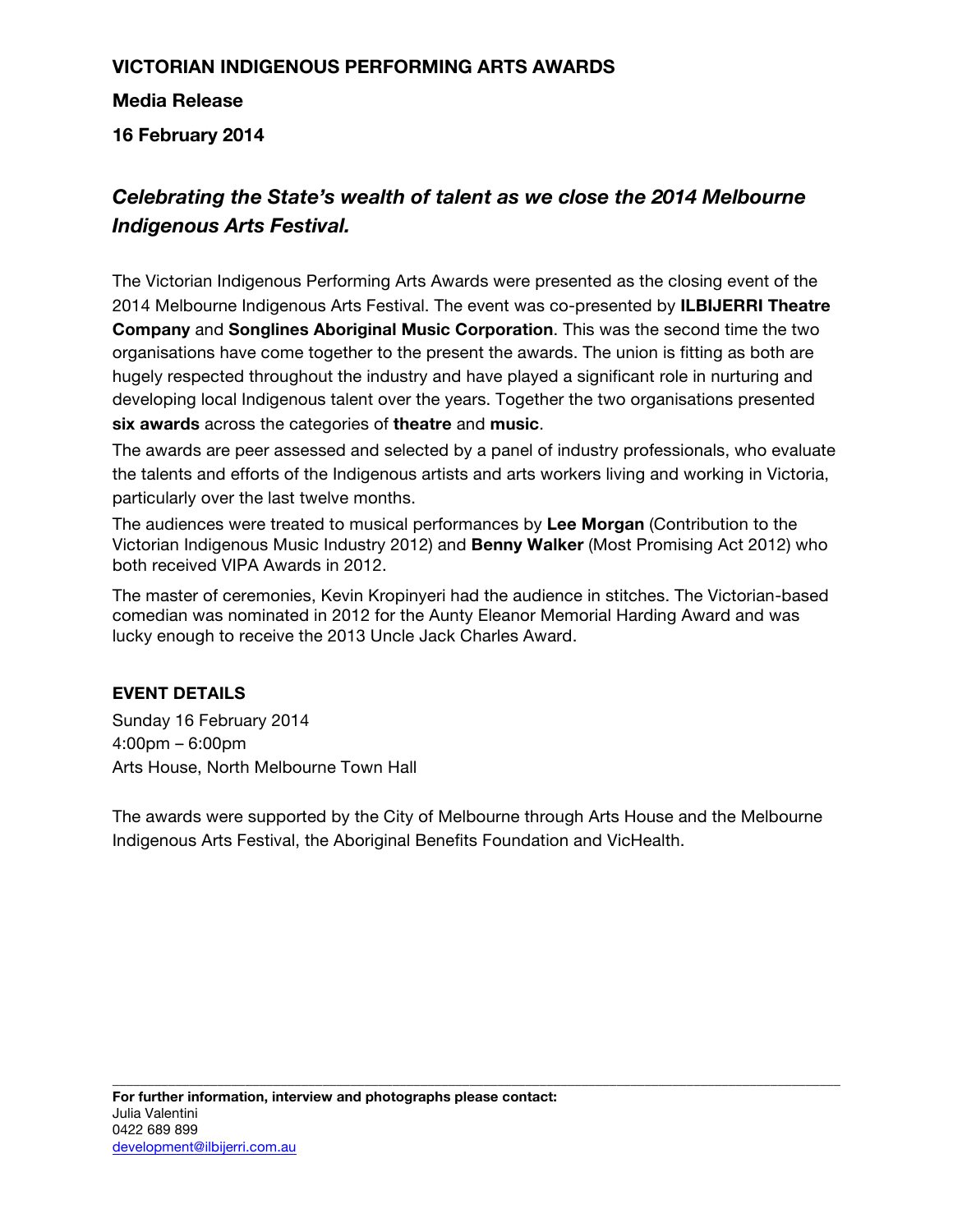# **VICTORIAN INDIGENOUS PERFORMING ARTS AWARDS**

### **Media Release**

**16 February 2014**

# **THEATRE AWARDS**

#### **AUNTY ELEANOR HARDING MEMORIAL AWARD**

#### **Carly Sheppard**

Based in Melbourne, Carly Sheppard is an Indigenous dancer and choreographer descending from the Kurtcha and Talaluk Tribes of North QLD. Carly has worked with a range of artists and companies. Her current projects include performing with Ochre Contemporary Dance Company, Circus With Spice, a community circus project in New Delhi, India, by Vertical Circus, and her first Independent choreographic project for the 2014 Next Wave Festival.

#### **UNCLE JACK CHARLES AWARD**

#### **Kevin Kropinyeri**

After winning the 2008 Melbourne Comedy Festival's national Deadly Funny comedy competition, Kevin has quickly established himself on the national circuit, touring for almost twelve months of the year and releasing his own live DVD. Special highlights have included appearances at the Deadly Awards three years running and touring with the internationally famous Chooky Dancers.

#### **UNCLE BOB MAZA AWARD**

#### **Noel Tovey**

Noel has had a career spanning 60 years in Europe and Australia as an actor, dancer, singer, director choreographer, designer, writer and teacher. Among his many career highlights include; being a Principal dancer with the Sadler Wells Opera Ballet, choreographing the 1966 revival of The Boyfriend in the West End, performing in the world premiere of Oh! Calcutta!, co-founding the London Children's Theatre and directing the ground breaking Indigenous production of A Midsummer Night's Dream for the 2000 Olympics at the Sydney Theatre Company.

**\_\_\_\_\_\_\_\_\_\_\_\_\_\_\_\_\_\_\_\_\_\_\_\_\_\_\_\_\_\_\_\_\_\_\_\_\_\_\_\_\_\_\_\_\_\_\_\_\_\_\_\_\_\_\_\_\_\_\_\_\_\_\_\_\_\_\_\_\_\_\_\_\_\_\_\_\_\_\_\_\_\_\_\_\_\_\_\_\_\_\_\_\_\_\_\_\_\_\_\_\_\_\_\_**